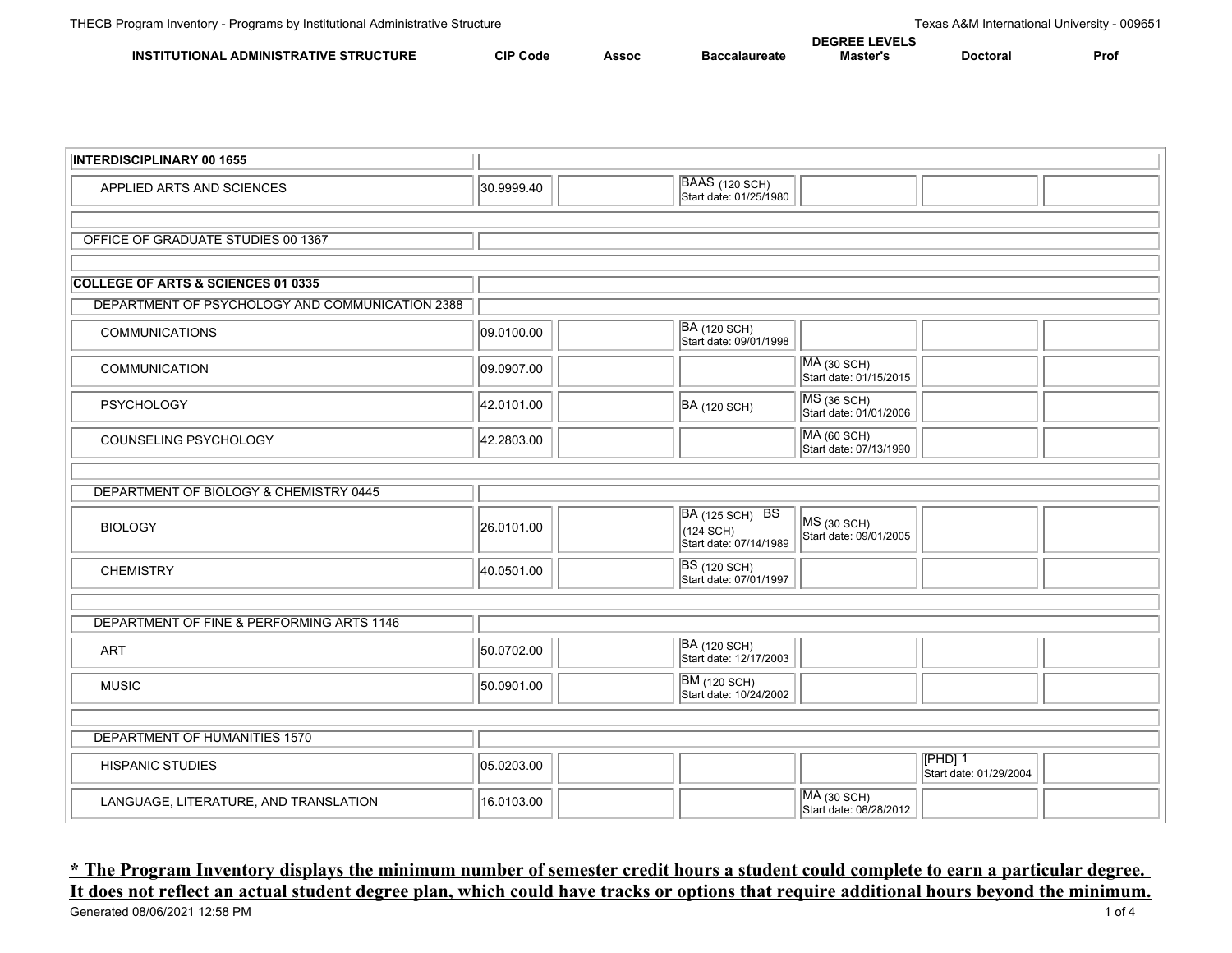| . ADMINIS <sup>-</sup><br>INS<br>TIVI<br>TIONA<br>.IRA | $\sim$ $\sim$<br>Code<br>vı. | $-0.000$<br>าจอบเ |  |  |  | Pro. |
|--------------------------------------------------------|------------------------------|-------------------|--|--|--|------|

| <b>SPANISH</b>                             | 16.0905.00 |  | <b>BA</b> (120 SCH)                                           |                                         |                                        |  |  |  |  |
|--------------------------------------------|------------|--|---------------------------------------------------------------|-----------------------------------------|----------------------------------------|--|--|--|--|
| <b>ENGLISH</b>                             | 23.0101.00 |  | <b>BA</b> (120 SCH)                                           | $MA$ (30 SCH)<br>Start date: 07/13/1990 |                                        |  |  |  |  |
| <b>HISTORY</b>                             | 54.0101.00 |  | <b>BA</b> (120 SCH)                                           |                                         |                                        |  |  |  |  |
|                                            |            |  |                                                               |                                         |                                        |  |  |  |  |
| DEPARTMENT OF MATHEMATICS AND PHYSICS 1890 |            |  |                                                               |                                         |                                        |  |  |  |  |
| <b>MATHEMATICS</b>                         | 27.0101.00 |  | <b>BA</b> (120 SCH) BS<br>(120 SCH)<br>Start date: 02/24/1989 | MS (36 SCH)<br>Start date: 09/01/2006   |                                        |  |  |  |  |
|                                            |            |  |                                                               |                                         |                                        |  |  |  |  |
| DEPARTMENT OF SOCIAL SCIENCES 2570         |            |  |                                                               |                                         |                                        |  |  |  |  |
| HISTORY AND POLITICAL THOUGHT              | 30.4601.00 |  |                                                               | MA (30 SCH)<br>Start date: 01/25/1980   |                                        |  |  |  |  |
| <b>CRIMINAL JUSTICE</b>                    | 43.0103.00 |  |                                                               | MS (30 SCH)<br>Start date: 10/25/1991   |                                        |  |  |  |  |
| <b>CRIMINAL JUSTICE</b>                    | 43.0104.00 |  |                                                               |                                         | PHD (49 SCH)<br>Start date: 08/15/2021 |  |  |  |  |
| <b>LAW ENFORCEMENT</b>                     | 43.0107.00 |  | <b>BSCJ</b> (120 SCH)<br>Start date: 01/18/1974               |                                         |                                        |  |  |  |  |
| PUBLIC ADMINISTRATION                      | 44.0401.00 |  |                                                               | MPA (42 SCH)<br>Start date: 06/16/1999  |                                        |  |  |  |  |
| <b>POLITICAL SCIENCE</b>                   | 45.1001.00 |  | <b>BA</b> (120 SCH)                                           |                                         |                                        |  |  |  |  |
| SOCIOLOGY                                  | 45.1101.00 |  | <b>BA</b> (120 SCH)                                           | MA (30 SCH)<br>Start date: 01/31/1992   |                                        |  |  |  |  |
|                                            |            |  |                                                               |                                         |                                        |  |  |  |  |
| SCHOOL OF ENGINEERING 01 0965              |            |  |                                                               |                                         |                                        |  |  |  |  |
| <b>COMPUTER ENGINEERING</b>                | 14.0901.00 |  | <b>BS</b> (129 SCH)<br>Start date: 04/23/2020                 |                                         |                                        |  |  |  |  |
| PETROLEUM ENGINEERING                      | 14.2501.00 |  | <b>BS</b> (128 SCH)<br>Start date: 04/23/2020                 |                                         |                                        |  |  |  |  |
| SYSTEMS ENGINEERING                        | 14.2701.00 |  | <b>BS</b> (131 SCH)<br>Start date: 09/01/2008                 |                                         |                                        |  |  |  |  |
|                                            |            |  |                                                               |                                         |                                        |  |  |  |  |
| <b>COLLEGE OF EDUCATION 03 0850</b>        |            |  |                                                               |                                         |                                        |  |  |  |  |
| DEPARTMENT OF EDUCATIONAL PROGRAMS 0933    |            |  |                                                               |                                         |                                        |  |  |  |  |
| <b>BILINGUAL EDUCATION</b>                 | 13.0201.00 |  |                                                               | $MS$ (36 SCH)<br>Start date: 01/18/1974 |                                        |  |  |  |  |

## **\* The Program Inventory displays the minimum number of semester credit hours a student could complete to earn a particular degree. It does not reflect an actual student degree plan, which could have tracks or options that require additional hours beyond the minimum.**<br>Generated 08/06/2021 12:58 PM Generated 08/06/2021 12:58 PM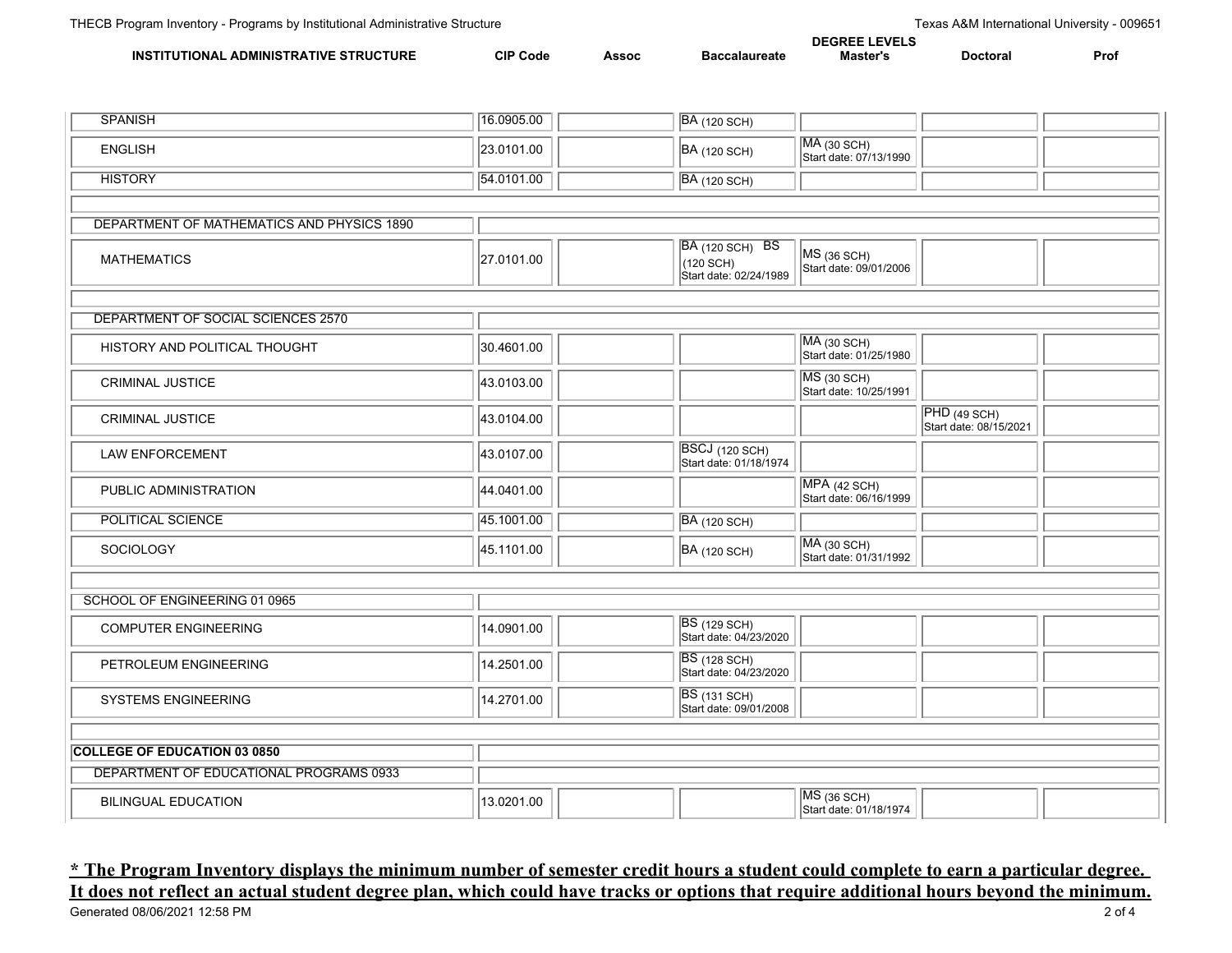|                                                         | ` EVE<br>DEGR |       |     |               |          |      |
|---------------------------------------------------------|---------------|-------|-----|---------------|----------|------|
| <b>UCTURE</b><br><b>\DMINISTRATIVE</b><br>ΊΩΝΔΙ<br>INS. | CIP.<br>Code  | Assoc | - - | <b>Master</b> | Doctoral | Pro. |

| <b>CURRICULUM AND INSTRUCTION</b>                         | 13.0301.00 |                                                   | $MS$ (33 SCH)                            |                                        |  |
|-----------------------------------------------------------|------------|---------------------------------------------------|------------------------------------------|----------------------------------------|--|
|                                                           |            |                                                   | Start date: 06/29/2001                   |                                        |  |
| EDUCATIONAL ADMINISTRATION                                | 13.0401.00 |                                                   | $MS$ (30 SCH)                            |                                        |  |
| <b>GENERIC SPECIAL EDUCATION</b>                          | 13.1001.00 |                                                   | $MS$ (36 SCH)<br>Start date: 08/04/2000  |                                        |  |
| <b>SCHOOL COUNSELING</b>                                  | 13.1101.00 |                                                   | $MS$ (60 SCH)                            |                                        |  |
| ELEMENTARY EDUCATION AND TEACHING                         | 13.1202.00 | <b>BS</b> (120 SCH)<br>Start date: 02/24/1989     |                                          |                                        |  |
| <b>TEACHING</b>                                           | 13.1206.00 |                                                   | $MA$ (36 SCH)<br>Start date: 05/01/2015  |                                        |  |
| PHYSICAL EDUCATION, TEACHING AND COACHING                 | 13.1314.00 | <b>BS</b> (120 SCH)<br>Start date: 08/01/2021     |                                          |                                        |  |
| INTERDISCIPLINARY STUDIES 2023                            | 30.9999.01 | <b>BSIS 2 (120 SCH)</b><br>Start date: 02/24/1989 |                                          |                                        |  |
|                                                           |            |                                                   |                                          |                                        |  |
| <b>COLLEGE OF BUSINESS ADMINISTRATION 05 0500</b>         |            |                                                   |                                          |                                        |  |
| INTERNATIONAL BUSINESS ADMINISTRATION                     | 52.1101.00 |                                                   | MBA (30 SCH)<br>Start date: 03/09/1979   | PHD (75 SCH)<br>Start date: 04/22/2004 |  |
|                                                           |            |                                                   |                                          |                                        |  |
| DIVISION OF INTERNATIONAL BANKING AND FINANCE 1624        |            |                                                   |                                          |                                        |  |
| <b>ACCOUNTING</b>                                         | 52.0301.00 | <b>BBA</b> (120 SCH)<br>Start date: 07/15/1981    |                                          |                                        |  |
| PROFESSIONAL ACCOUNTANCY                                  | 52.0301.00 |                                                   | MPACC (30 SCH)<br>Start date: 01/31/1992 |                                        |  |
| <b>FINANCE</b>                                            | 52.0801.00 | <b>BBA</b> (120 SCH)<br>Start date: 06/01/1994    |                                          |                                        |  |
|                                                           |            |                                                   |                                          |                                        |  |
| DIVISION OF INTERNATIONAL BUS AND TECH STUDIES 1619       |            |                                                   |                                          |                                        |  |
|                                                           |            |                                                   |                                          |                                        |  |
| <b>INFORMATION SCIENCE</b>                                | 11.0401.00 |                                                   | $MS$ (33 SCH)<br>Start date: 09/01/1995  |                                        |  |
| <b>BUSINESS ADMINISTRATION</b>                            | 52.0201.00 | <b>BBA</b> (120 SCH)                              | $MBA$ (30 SCH)<br>Start date: 05/14/1975 |                                        |  |
| MANAGEMENT INFORMATION SYSTEMS AND DATA<br>ANALYTICS      | 52.1201.00 | BBA (120 SCH)                                     |                                          |                                        |  |
|                                                           |            |                                                   |                                          |                                        |  |
| TEXAS CNTR FOR BORDER & ENTERPRISE DEVELOPMENT 05<br>0465 |            |                                                   |                                          |                                        |  |

## **\* The Program Inventory displays the minimum number of semester credit hours a student could complete to earn a particular degree. It does not reflect an actual student degree plan, which could have tracks or options that require additional hours beyond the minimum.**<br>Generated 08/06/2021 12:58 PM<br>3 of 4 Generated 08/06/2021 12:58 PM